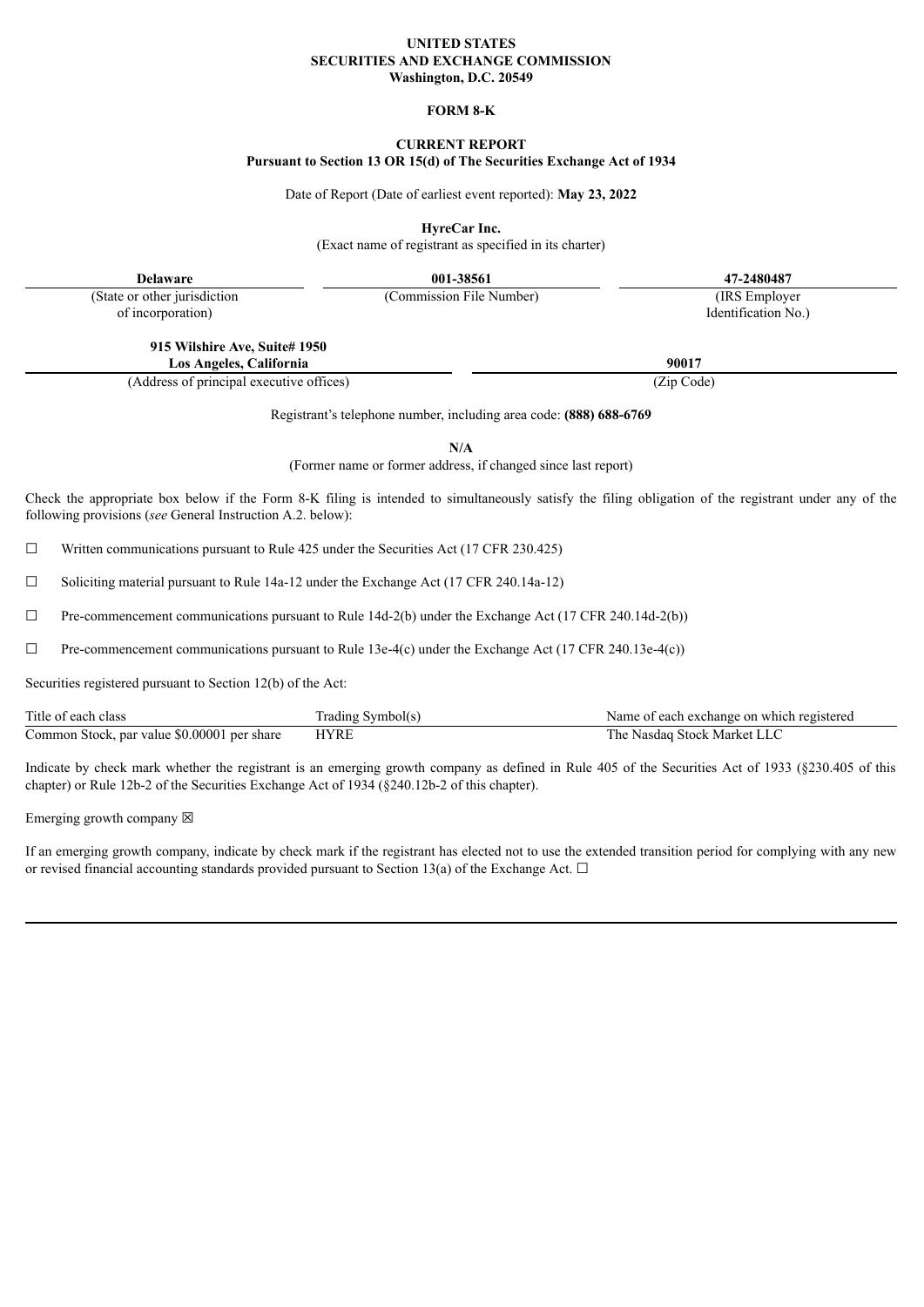#### Item 5.02 Departure of Directors or Certain Officers; Election of Directors; Appointment of Certain Officers; Compensatory Arrangements of **Certain Officers.**

Effective as of May 23, 2022 (the "Effective Date"), Ken Grimes stepped down from his role as the Chief Technology Officer of HyreCar, Inc. (the "Company"). The Board appointed Greg Tatem as the Company's Chief Technology Officer effective upon the Effective Date.

From December 2013 until joining the Company, Mr. Tatem served as the Chief Technology Officer of wine.com, an online retailer of wines. Prior to his tenure at wine.com, from October 2013 through December 2013, Mr. Tatem served as the Director of e-commerce engineering at Williams-Sonoma, Inc. (NYSE: WSM), a consumer retail company that focuses on kitchenware and home furnishings. Prior to joining Williams Sonoma, Inc., Mr. Tatem served in roles focused on engineering and/or product development at various organizations including Linden Lab, a technology company focused developing platforms to create virtual experiences, Fuego Nation, a social networking solutions company, and Picaboo, a company focused on providing custom photos. Mr. Tatem is a 1990 graduate of the University of California, Los Angeles.

#### *Grimes Transition Services Agreement*

On the Effective Date, the Company entered into a transition services agreement (the "Transition Services Agreement") with Mr. Grimes, pursuant to which Mr. Grimes will be employed with the Company until July 1, 2022, unless earlier terminated pursuant to the terms of the Transition Services Agreement (the "Separation Date"). Pursuant to the Transition Services Agreement, Mr. Grimes will serve as a special advisor to the Company's executive team and assist in certain transition matters related to the Company's technology and platform.

Pursuant to the Transition Services Agreement, and subject to continued compliance with the terms thereof, Mr. Grimes will be entitled to the following:

- continued base salary at the annualized rate of \$200,000 and benefits at the same, or substantially similar, levels as provided in his role as Chief Technology Officer; and
- 75,000 shares of the Company's common stock, par value \$0.00001 per share, which are to be issued at the Separation Date, provided that (i) Mr. Grimes was not earlier terminated for Cause (as defined in the Transition Services Agreement), (ii) does not breach the terms of the Transition Services Agreement and (iii) executes a customary Confidential Separation and General Release Agreement (the "Separation Agreement") on the Separation Date which would require him to release all claims he may have against the Company and reaffirm certain obligations as set forth in the Transition Services Agreement.

The Transition Services Agreement contains customary restrictions on any disparagement of the Company by Mr. Grimes and restrictions on Mr. Grimes use of the Company's confidential information. Pursuant to the Transition Services Agreement, Mr. Grimes will be subject to customary nonsolicitation provisions until the second anniversary of Separation Date.

#### *Tatem Of er Letter*

In connection with Mr. Tatem's appointment as the Chief Technology Officer, the Company and Mr. Tatem executed an Offer Letter, dated April 19, 2022 (the "Tatem Agreement") and effective as of the Effective Date. Pursuant to the terms of the Tatem Agreement, Mr. Tatem is entitled to an annual base salary of \$350,000 per year ("Base Salary"). In addition, the Tatem Agreement provides that Mr. Tatem will be paid an annual discretionary cash bonus of \$105,000 and a long-term incentive grant in the amount of \$100,000, in each case, for the 2022 fiscal year subject to achievement of performance goals as set by the Company's Board of Directors. In addition, the Company agreed to lease an apartment for Mr. Tatem and provide reimburse Mr. Tatem for travel from San Francisco to Los Angeles on a weekly basis.

Pursuant to the Tatem Agreement, Mr. Tatem was granted restricted stock units of 150,000 shares of the Company's common stock (the "RSUs"). The RSUs will vest as follows: 25% of the RSUs will vest on the 12-month anniversary of the Effective Date with the remaining RSUs vesting in 12 equal quarterly installments thereafter. The RSUs were granted under the Company's 2021 Equity Incentive Plan (the "Plan"), and Mr. Tatem will be eligible for future equity awards under the Plan or such other plan or arrangements the Company may have in effect from time to time, as approved by the Board (or a committee thereof) in its sole discretion.

Under the terms of the Tatem Agreement, if Mr. Tatem is terminated by the Company prior to May 23, 2023 for reasons other than Cause (as defined in the Tatem Agreement) or resigns for Good Reason (as defined in the Tatem Agreement), he is entitled to receive a severance in the amount of 50% of the Base Salary, subject to his compliance with continuing obligations to the Company and his execution of a general release in favor of the Company.

The foregoing descriptions of the Tatem Agreement and the Transition Services Agreement are only summaries, and each is qualified in its entirety by the Tatem Agreement and the Transition Services Agreement, as applicable, a copy of each which the Company expects to file, to the extent required by the Securities Exchange Act of 1934, as amended (the "Exchange Act"), as exhibits to the Company's Quarterly Report on Form 10-Q for the quarterly period ended June 30, 2022.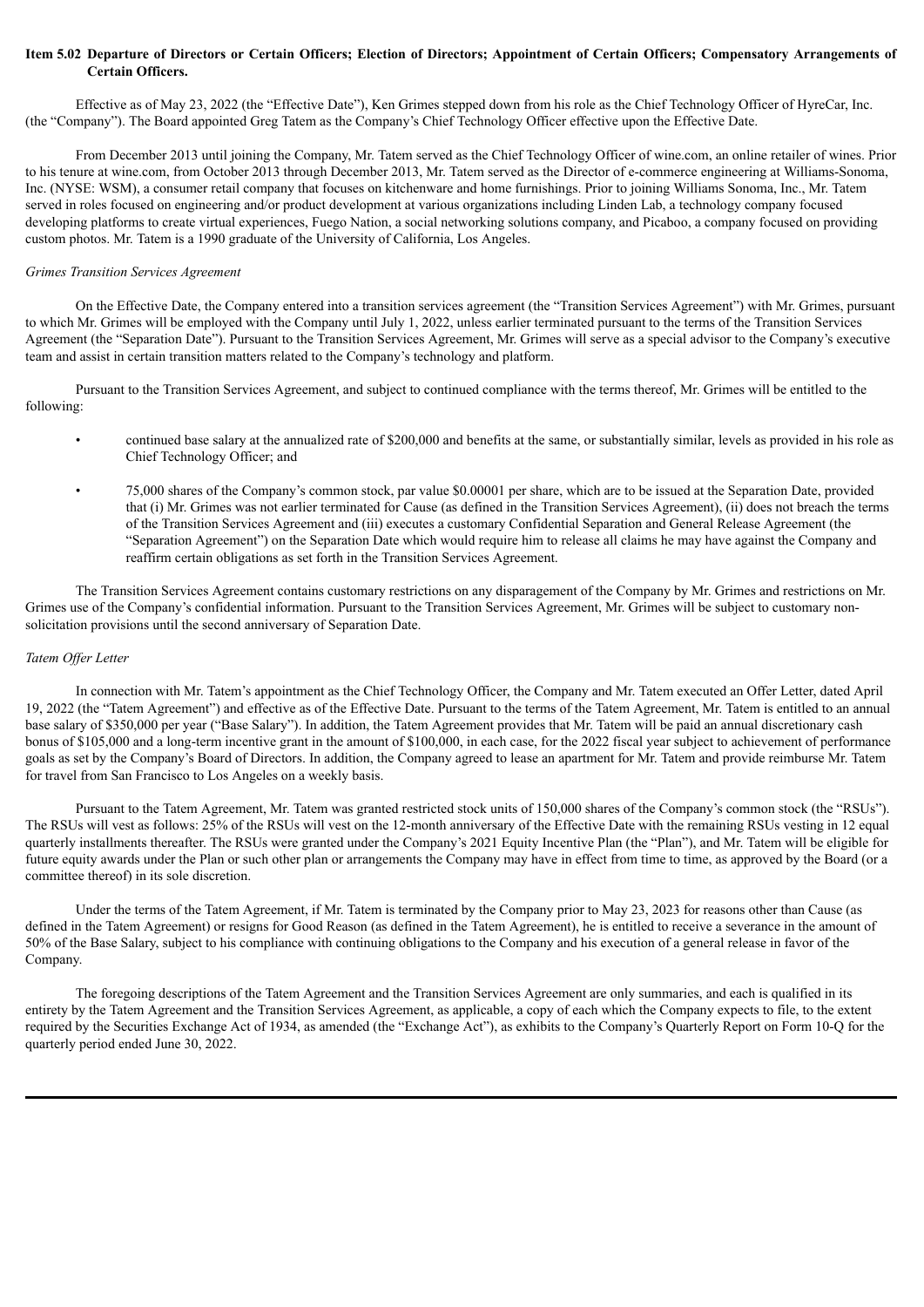## **Item 7.01. Regulation FD Disclosure.**

A copy of the Company's press release dated May 25, 2022 announcing the foregoing officer appointment is attached hereto as Exhibit 99.1 to this Current Report on Form 8-K and is incorporated herein by reference.

The information in this Item 7.01, including Exhibit 99.1, shall not be deemed "filed" for purposes of Section 18 of the Exchange Act, or otherwise subject to the liabilities of that section, nor shall it be deemed incorporated by reference in any filing under the Securities Act of 1933, as amended, or the Exchange Act, except as expressly set forth by specific reference in such a filing.

## **Item 9.01. Financial Statements and Exhibits.**

(d) Exhibits.

| Exhibit |
|---------|
|---------|

| No. | <b>Description</b> |
|-----|--------------------|
|     |                    |

- 99.1 Press [Release,](#page-4-0) dated May 25, 2022<br>104 Cover Page Interactive Data File (e
- Cover Page Interactive Data File (embedded within the Inline XBRL document)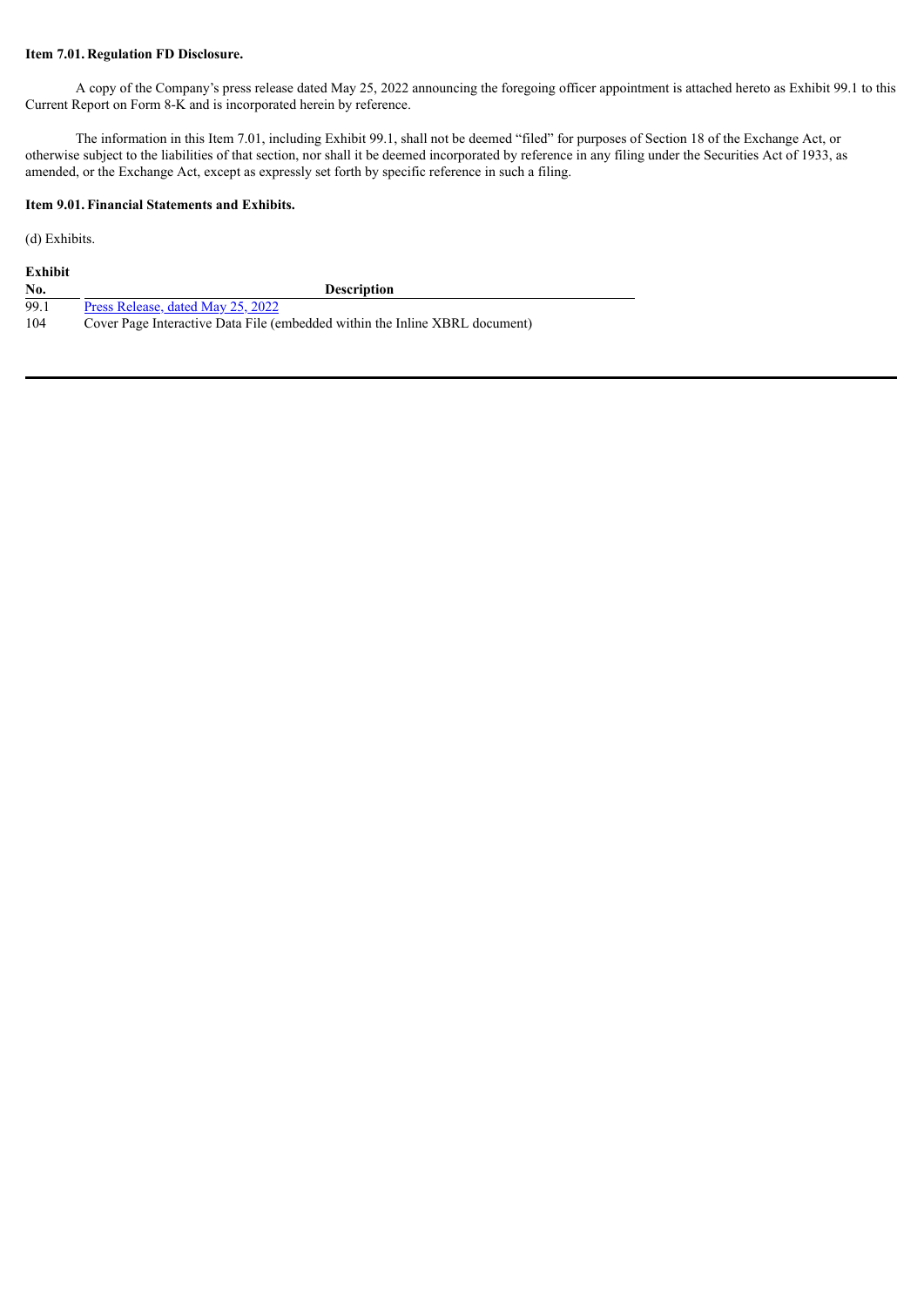# **SIGNATURES**

Pursuant to the requirements of the Securities Exchange Act of 1934, the registrant has duly caused this report to be signed on its behalf by the undersigned hereunto duly authorized.

# **HYRECAR INC.**

Date: May 25, 2022 By: /s/ Joseph Furnari

Joseph Furnari Chief Executive Officer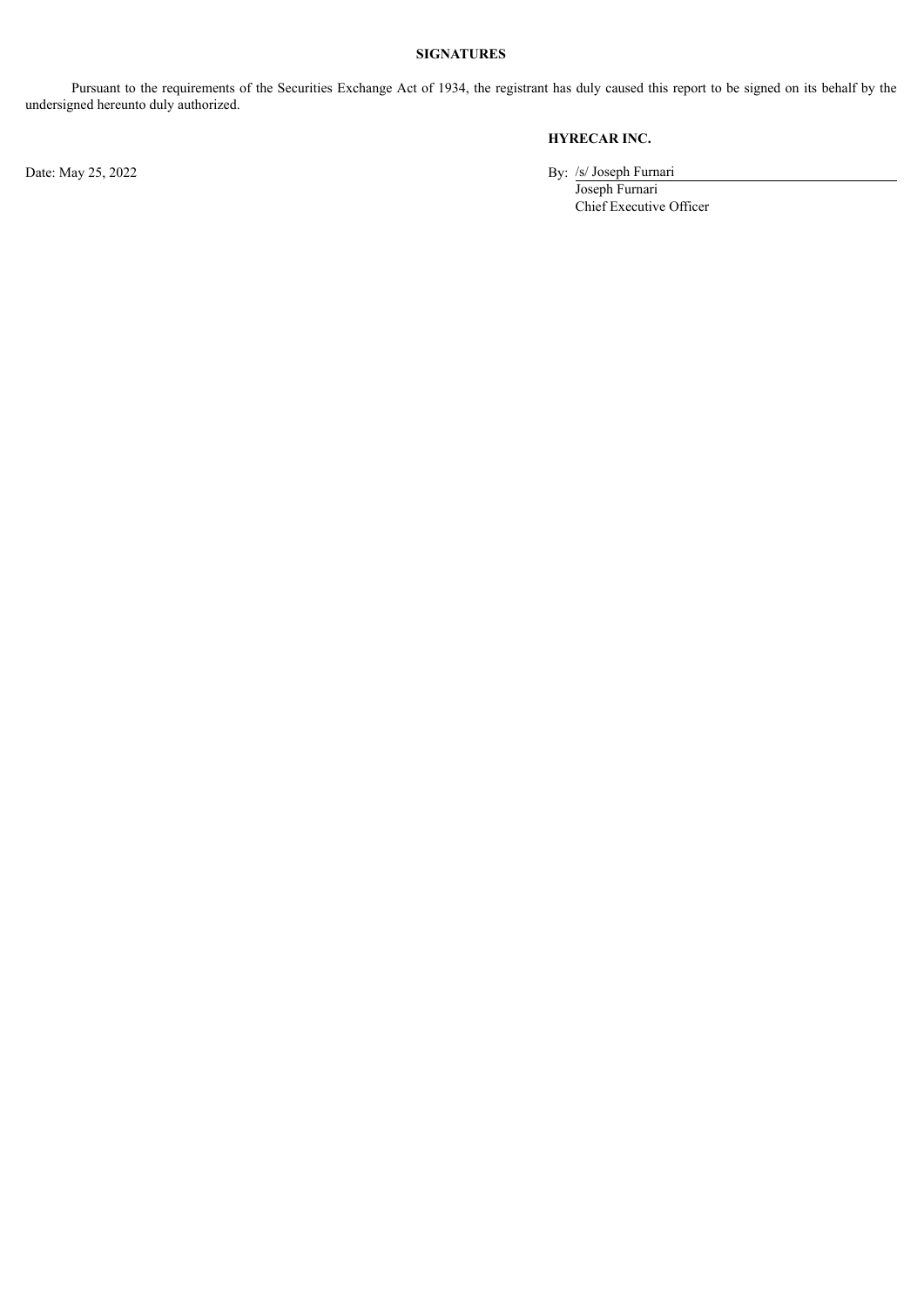# <span id="page-4-0"></span>vreCar

# **HyreCar Appoints New CTO to Scale Platform Capacity to Over 100,000 Vehicles**

*HyreCar continues to expand technology capacity and leadership strength with appointment of Greg Tatem*

**LOS ANGELES, Calif., May 25, 2022 /BUSINESSWIRE/** – HyreCar Inc. (NASDAQ: HYRE), the carsharing marketplace for ridesharing and food/package delivery services, today announced the appointment of Greg Tatem as Chief Technology Officer and the transition of Ken Grimes to an executive advisory role, effective May 23, 2022.

With over 25 years of experience leading strong development teams. Tatem brings a deep technical background and experience in e-commerce, user segmentation and front-end technology to HyreCar. He previously held leadership, technology and engineering roles at Wine.com and Williams Sonoma. Tatem's expertise in leading teams and building customer-centric software will be invaluable in his new role as CTO.

"We are pleased to welcome Greg to the HyreCar team at a time when we are growing rapidly," said Joe Furnari, CEO of HyreCar. "With Greg's wealth of engineering and product management knowledge, we will be able to continue expanding HyreCar's platform capacity 10x. I'm confident Greg's passion for the customer experience will make a tangible impact on how we build products and features that maximize productivity and earnings for our drivers and owners."

During his tenure at Wine.com, Tatem designed and launched a new site, substantially scaled revenue and built a world-class team of developers. He was responsible for implementing new front-end technology and replacing the mobile site while creating purpose-built services based on different segments of the customer journey. Most recently, he led the launch of a subscription service and created a live chat feature with sommeliers to deliver a highly personalized buying experience. Prior to Wine.com, he spent three years at Williams-Sonoma where he expanded the e-commerce platform for the company's five brands.

Tatem will be responsible for leading HyreCar's global technology and digital operations and overseeing the development of innovative initiatives to enhance the customer experience.

"With current driver shortages, HyreCar is uniquely positioned to provide a cost-effective solution for drivers and is the only platform delivering crowdsourced vehicles for gig drivers in the United States," said Greg Tatem, CTO of HyreCar. "I'm grateful for the opportunity to roll up my sleeves and work with the fantastic technology and business teams to make HyreCar the most owner and driver-friendly platform available."

Tatem replaces Ken Grimes who has been serving as CTO since February 2021. "Ken has been instrumental in transforming the platform to a true microservice architecture, and he will continue to support the transition as a special advisor. I am grateful for Ken's many contributions to HyreCar," said Furnari.